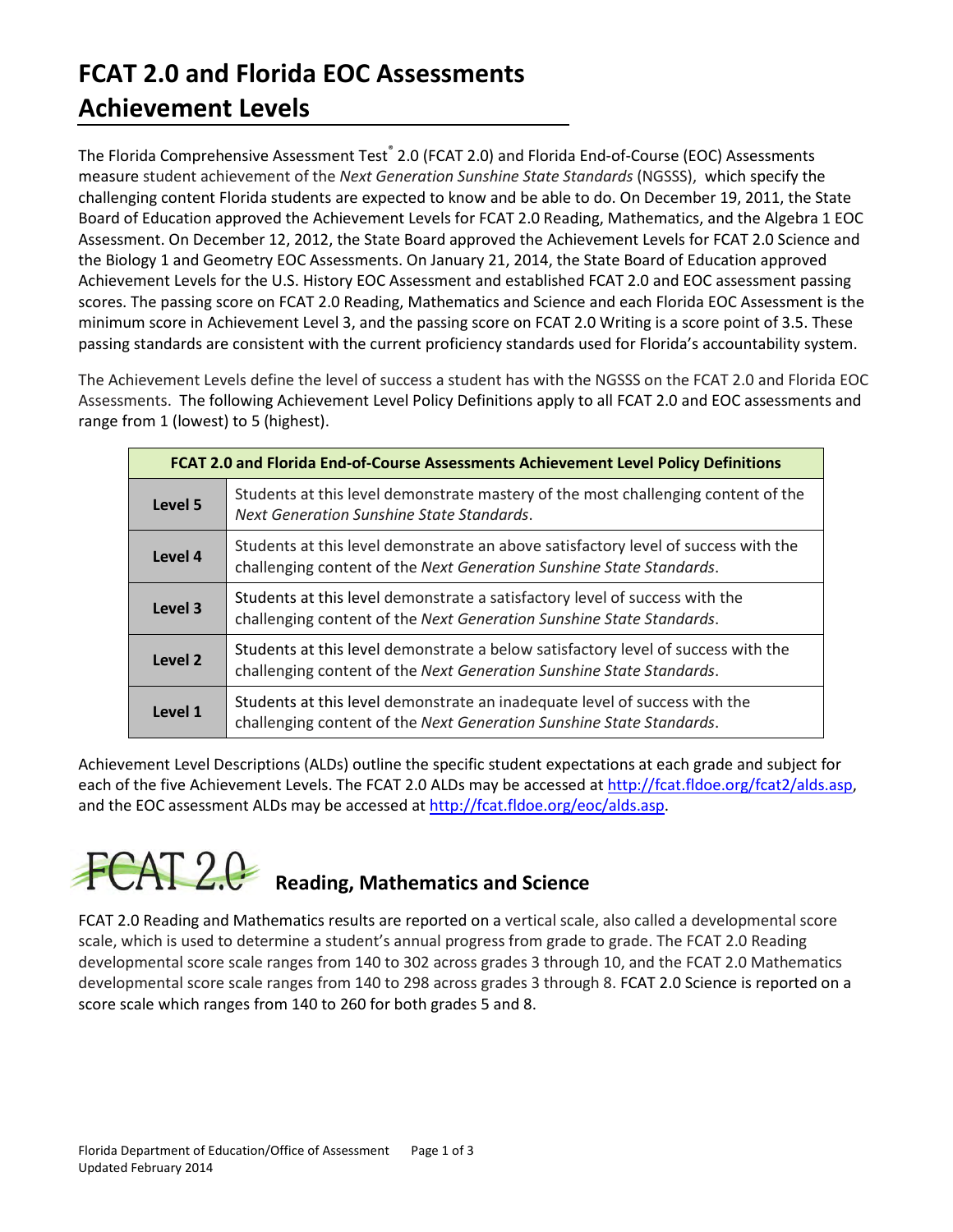| <b>FCAT 2.0 Reading Developmental Scale Scores (140 to 302)</b> |         |         |                   |         |         |  |  |
|-----------------------------------------------------------------|---------|---------|-------------------|---------|---------|--|--|
| Grade                                                           | Level 1 | Level 2 | Level 3 (Passing) | Level 4 | Level 5 |  |  |
| 3                                                               | 140-181 | 182-197 | 198-209           | 210-226 | 227-260 |  |  |
| $\overline{a}$                                                  | 154-191 | 192-207 | 208-220           | 221-237 | 238-269 |  |  |
| 5                                                               | 161-199 | 200-215 | 216-229           | 230-245 | 246-277 |  |  |
| 6                                                               | 167-206 | 207-221 | 222-236           | 237-251 | 252-283 |  |  |
| 7                                                               | 171-212 | 213-227 | 228-242           | 243-257 | 258-289 |  |  |
| 8                                                               | 175-217 | 218-234 | 235-248           | 249-263 | 264-296 |  |  |
| 9                                                               | 178-221 | 222-239 | 240-252           | 253-267 | 268-302 |  |  |
| 10                                                              | 188-227 | 228-244 | 245-255           | 256-270 | 271-302 |  |  |

Pursuant to section 1008.25(5)(b), Florida Statutes, grade 3 students scoring in Achievement Level 1 on FCAT 2.0 Reading shall be retained if they do not meet a good cause exemption allowing for promotion to grade 4.

Scoring at or above Achievement Level 3 on the Grade 10 FCAT 2.0 Reading, which is a graduation requirement, indicates that the student is on a pathway to college and career readiness. The passing score on the Grade 10 FCAT 2.0 Reading assessment is set according to the year the student entered grade 9. Students who entered grade 9 during the 2009-2010 school year must earn a 241 or higher, and students who entered grade 9 during the 2010-2011 school year and thereafter must earn a 245 or higher. A score of 262 on the Grade 10 FCAT 2.0 Reading assessment demonstrates readiness for college-level coursework in reading and writing. Students who achieve this score and enroll in a Florida College System institution within two years are exempted from taking the reading and writing subtests of the Florida Postsecondary Education Readiness Test (PERT).

| FCAT 2.0 Mathematics Developmental Scale Scores (140 to 298) |         |         |                   |         |         |  |  |
|--------------------------------------------------------------|---------|---------|-------------------|---------|---------|--|--|
| Grade                                                        | Level 1 | Level 2 | Level 3 (Passing) | Level 4 | Level 5 |  |  |
| З                                                            | 140-182 | 183-197 | 198-213           | 214-228 | 229-260 |  |  |
| $\overline{a}$                                               | 155-196 | 197-209 | 210-223           | 224-239 | 240-271 |  |  |
| 5                                                            | 163-204 | 205-219 | 220-233           | 234-246 | 247-279 |  |  |
| 6                                                            | 170-212 | 213-226 | 227-239           | 240-252 | 253-284 |  |  |
| 7                                                            | 179-219 | 220-233 | 234-247           | 248-260 | 261-292 |  |  |
| 8                                                            | 187-228 | 229-240 | 241-255           | 256-267 | 268-298 |  |  |

| <b>FCAT 2.0 Science Scale Scores (140 to 260)</b>        |                                                               |         |         |         |         |  |  |  |
|----------------------------------------------------------|---------------------------------------------------------------|---------|---------|---------|---------|--|--|--|
| Grade                                                    | Level 3 (Passing)<br>Level 1<br>Level 5<br>Level 2<br>Level 4 |         |         |         |         |  |  |  |
|                                                          | 140-184                                                       | 185-199 | 200-214 | 215-224 | 225-260 |  |  |  |
| 8<br>140-184<br>203-214<br>185-202<br>225-260<br>215-224 |                                                               |         |         |         |         |  |  |  |



## **Florida EOC Assessments**

At this time, Achievement Levels have been established for the Algebra 1, Biology 1, Geometry and U.S. History EOC Assessments; they will be established for the Civics EOC Assessment in winter of 2014-15. Florida EOC Assessment results are reported on a score scale which ranges from 325 to 475 for each subject area.